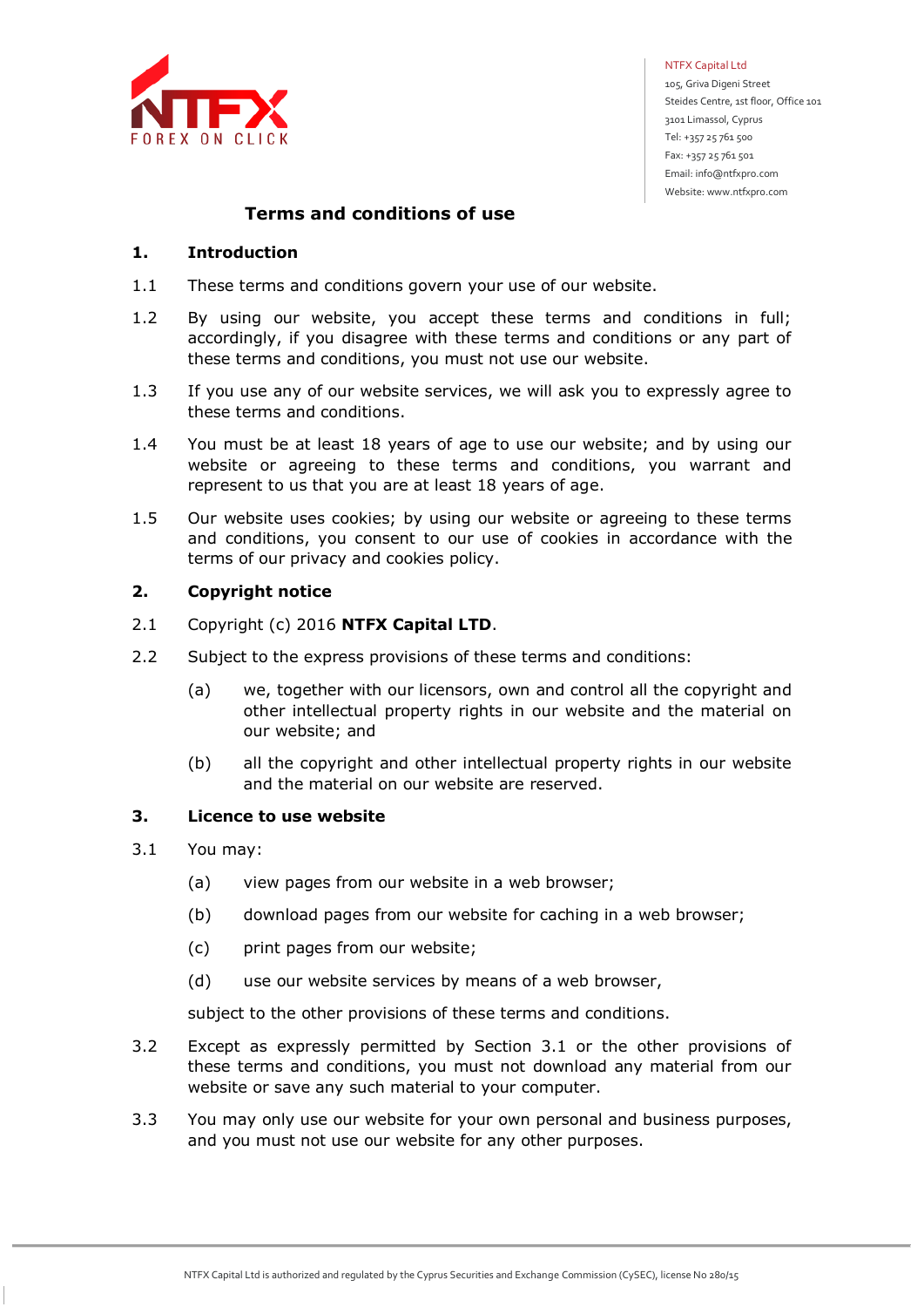

- 3.4 Except as expressly permitted by these terms and conditions, you must not edit or otherwise modify any material on our website.
- 3.5 Unless you own or control the relevant rights in the material, you must not:
	- (a) republish material from our website (including republication on another website);
	- (b) sell, rent or sub-license material from our website;
	- (c) reproduce, duplicate, copy or otherwise exploit material from our website for a commercial purpose; or
	- (d) redistribute material from our website.
- 3.7 We reserve the right to restrict access to areas of our website, or indeed our whole website, at our discretion; you must not circumvent or bypass, or attempt to circumvent or bypass, any access restriction measures on our website.

### **4. Acceptable use**

- 4.1 You must not:
	- (a) use our website in any way or take any action that causes, or may cause, damage to the website or impairment of the performance, availability or accessibility of the website;
	- (b) use our website in any way that is unlawful, illegal, fraudulent or harmful, or in connection with any unlawful, illegal, fraudulent or harmful purpose or activity;
	- (c) use our website to copy, store, host, transmit, send, use, publish or distribute any material which consists of (or is linked to) any spyware, computer virus, Trojan horse, worm, keystroke logger, rootkit or other malicious computer software;
	- (d) conduct any systematic or automated data collection activities (including without limitation scraping, data mining, data extraction and data harvesting) on or in relation to our website without our express written consent;
	- (e) use data collected from our website for any direct marketing activity.
- 4.2 You must ensure that all the information you supply to us through our website, or in relation to our website, is true, accurate, current, complete and non-misleading.

### **5. Registration and accounts**

- 5.1 You may register for an account with our website by completing and submitting the client questionnaire on our website.
- 5.3 You must notify us in writing immediately if you become aware of any unauthorised use of your account.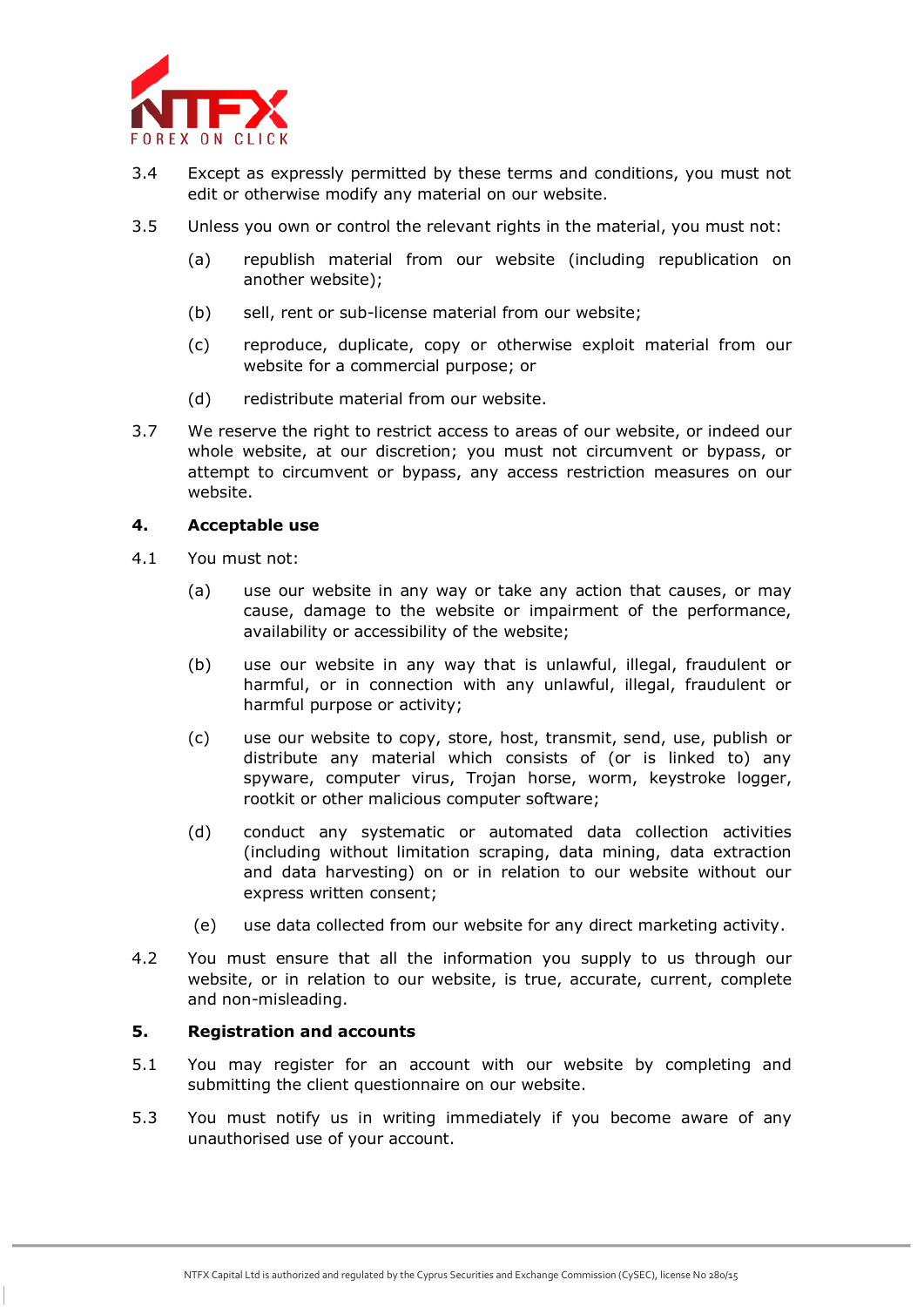

5.4 You must not use any other person's account to access the website, unless you have that person's express permission to do so.

### **6. User IDs and passwords**

- 6.1 If you register for an account with our website, we will provide you with / you will be asked to choose a user ID and password.
- 6.2 You must keep your password confidential.
- 6.3 You are responsible for any activity on our website arising out of any failure to keep your password confidential, and may be held liable for any losses arising out of such a failure.

### **7. Cancellation and suspension of account**

- 7.1 We may suspend your account at any time in our sole discretion without notice or explanation.
- 7.2 You may cancel your own account on our website.

# **8. Limitations and exclusions of liability**

- 8.1 Nothing in these terms and conditions will:
	- (a) limit or exclude any liability for death or personal injury resulting from negligence;
	- (b) limit or exclude any liability for fraud or fraudulent misrepresentation;
	- (c) limit any liabilities in any way that is not permitted under applicable law; or
	- (d) exclude any liabilities that may not be excluded under applicable law.
- 8.2 The limitations and exclusions of liability set out in this Section 11 and elsewhere in these terms and conditions:
	- (a) are subject to Section 11.1; and
	- (b) govern all liabilities arising under these terms and conditions or relating to the subject matter of these terms and conditions, including liabilities arising in contract, in tort (including negligence) and for breach of statutory duty.
- 8.3 We will not be liable to you in respect of any losses arising out of any event or events beyond our reasonable control.
- 8.4 We will not be liable to you in respect of any business losses, including (without limitation) loss of or damage to profits, income, revenue, use, production, anticipated savings, business, contracts, commercial opportunities or goodwill.
- 8.5 We will not be liable to you in respect of any loss or corruption of any data, database or software.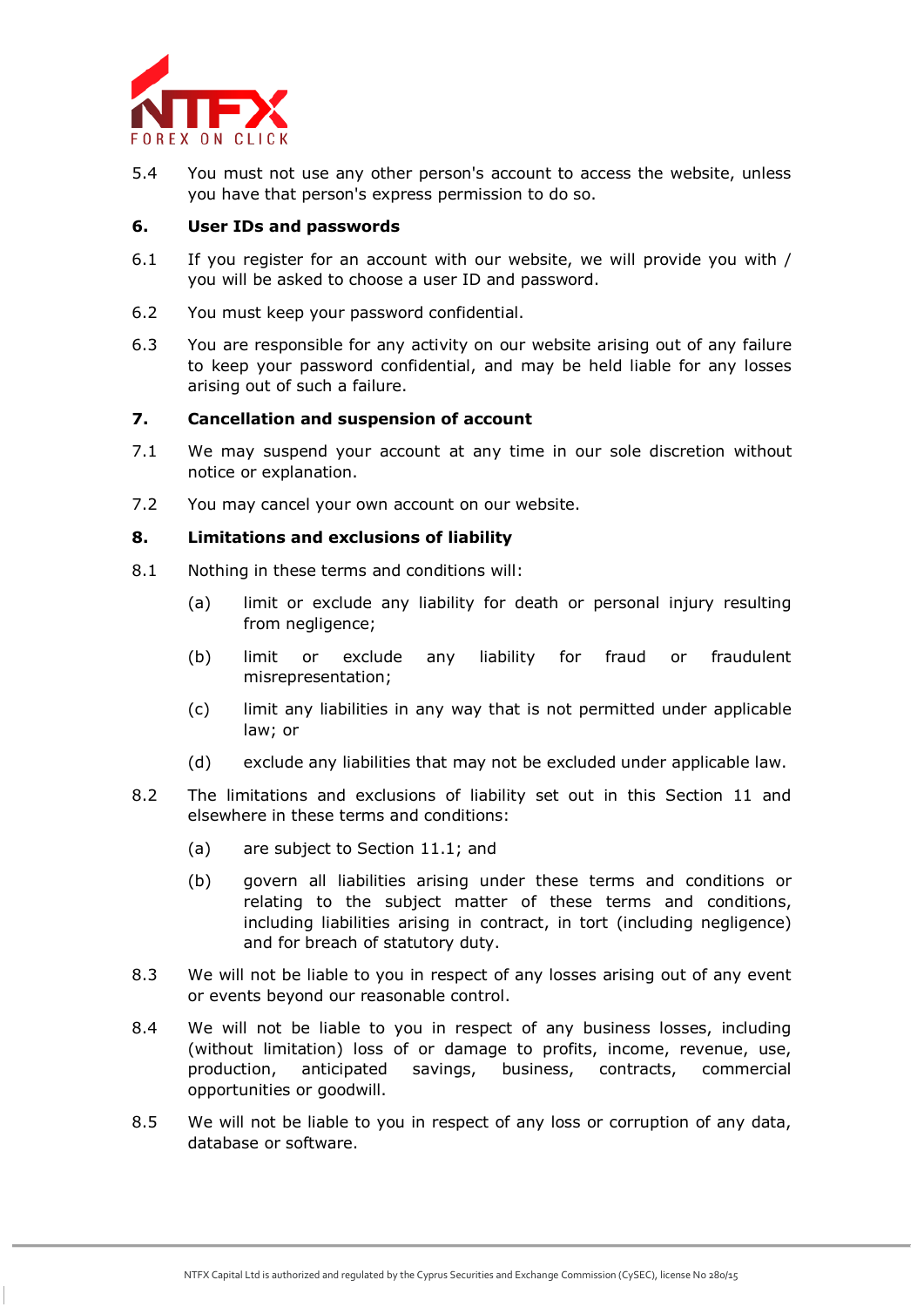

- 8.6 We will not be liable to you in respect of any special, indirect or consequential loss or damage.
- 8.7 You accept that we have an interest in limiting the personal liability of our officers and employees and, having regard to that interest, you acknowledge that we are a limited liability entity; you agree that you will not bring any claim personally against our officers or employees in respect of any losses you suffer in connection with the website or these terms and conditions (this will not, of course, limit or exclude the liability of the limited liability entity itself for the acts and omissions of our officers and employees).

### **9. Breaches of these terms and conditions**

- 9.1 Without prejudice to our other rights under these terms and conditions, if you breach these terms and conditions in any way, or if we reasonably suspect that you have breached these terms and conditions in any way, we may:
	- (a) send you one or more formal warnings;
	- (b) temporarily suspend your access to our website;
	- (c) permanently prohibit you from accessing our website;
	- (d) block computers using your IP address from accessing our website;
	- (e) contact any or all your internet service providers and request that they block your access to our website;
	- (f) commence legal action against you, whether for breach of contract or otherwise; and/or
	- (g) suspend your account on our website.
- 9.2 Where we suspend or prohibit or block your access to our website or a part of our website, you must not take any action to circumvent such suspension or prohibition or blocking (including without limitation creating and/or using a different account).

### **10. Variation**

- 10.1 We may revise these terms and conditions from time to time.
- 10.2 We will give you written notice of any revision of these terms and conditions, and the revised terms and conditions will apply to the use of our website from the date that we give you such notice; if you do not agree to the revised terms and conditions, you must stop using our website.

### **11. Assignment**

11.1 You hereby agree that we may assign, transfer, sub-contract or otherwise deal with our rights and/or obligations under these terms and conditions.